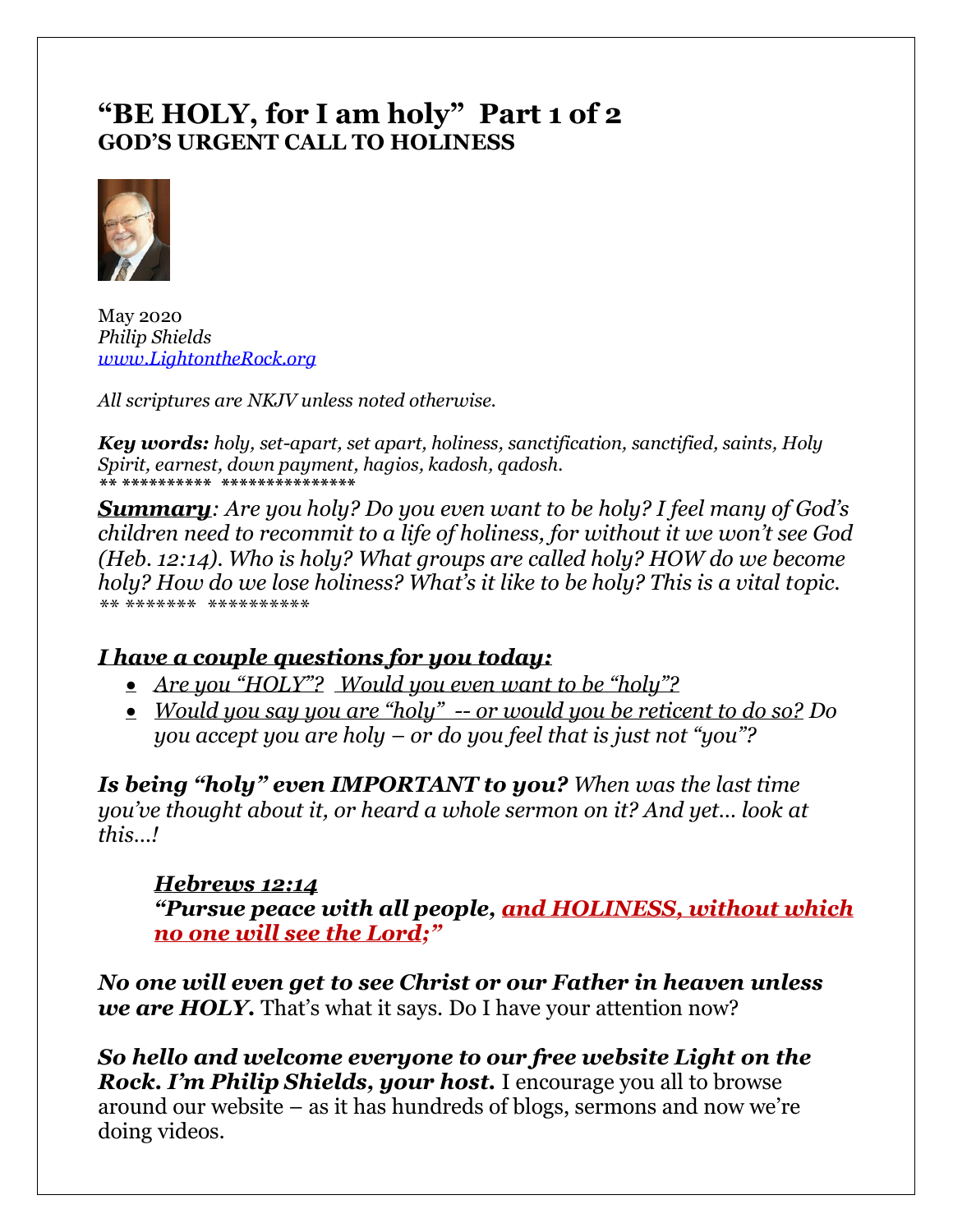Frankly, I've been sobered deeply by taking on this topic. I always start my sermons *as a study for my own self, and I've been punched hard on this topic. I think many of God's children have* been getting lukewarm, shallow, and taking it easy on less-than-holy lives and behavior in recent years. I preach to myself, on this topic, believe me. I need it too.

God's children have been called to be holy children of God Most High. This topic surely must rank up there in some of the most vital ones to study.

**Pentecost** is coming up soon (May 31, 2020). It was on Pentecost (Acts 2) when God's children received the down-payment or earnest of God's presence, his own HOLY Spirit, so the topic of holiness is to timely right now.

I think with this Corona virus pandemic going on that we need to all really wake up to this point. How soon before Christ returns? Is this the beginning of a *series* of **plagues**, one after another? Even President Trump has called this Covid-19 virus "the plague" (**video**)

So we have to wake up! The time left before Christ returns could be short!

# **So we're talking about being holy in this 2-part message:**

- **WHY we need holiness** one reason you won't see God without it. (Hebrews 12:14)
- **WHO are the ones the Bible says are holy?**
- **WHAT does "holy" even mean?** There are so many misconceptions. It doesn't mean we're sinless or are perfect 100% of the time.
- **WHEN does one become holy?**
- And, very importantly, **HOW do we become holy?**

We've heard people say derisively perhaps in the past, "You're so holy..." –and so we shy away from it.

But here's what God says:

# *1 Peter 1:15-16*

*"as He who has called you is holy, YOU also be holy in all your conduct, because it is written, 'BE holy, for I am holy." Peter is quoting from Leviticus 11:*44

# **CONCEPTS OF HOLINESS AND HOLY PEOPLE**

When I say "holy man" or "holy woman" – what PICTURE comes to mind? Frankly almost every oil painting of early holy people or saints - is one of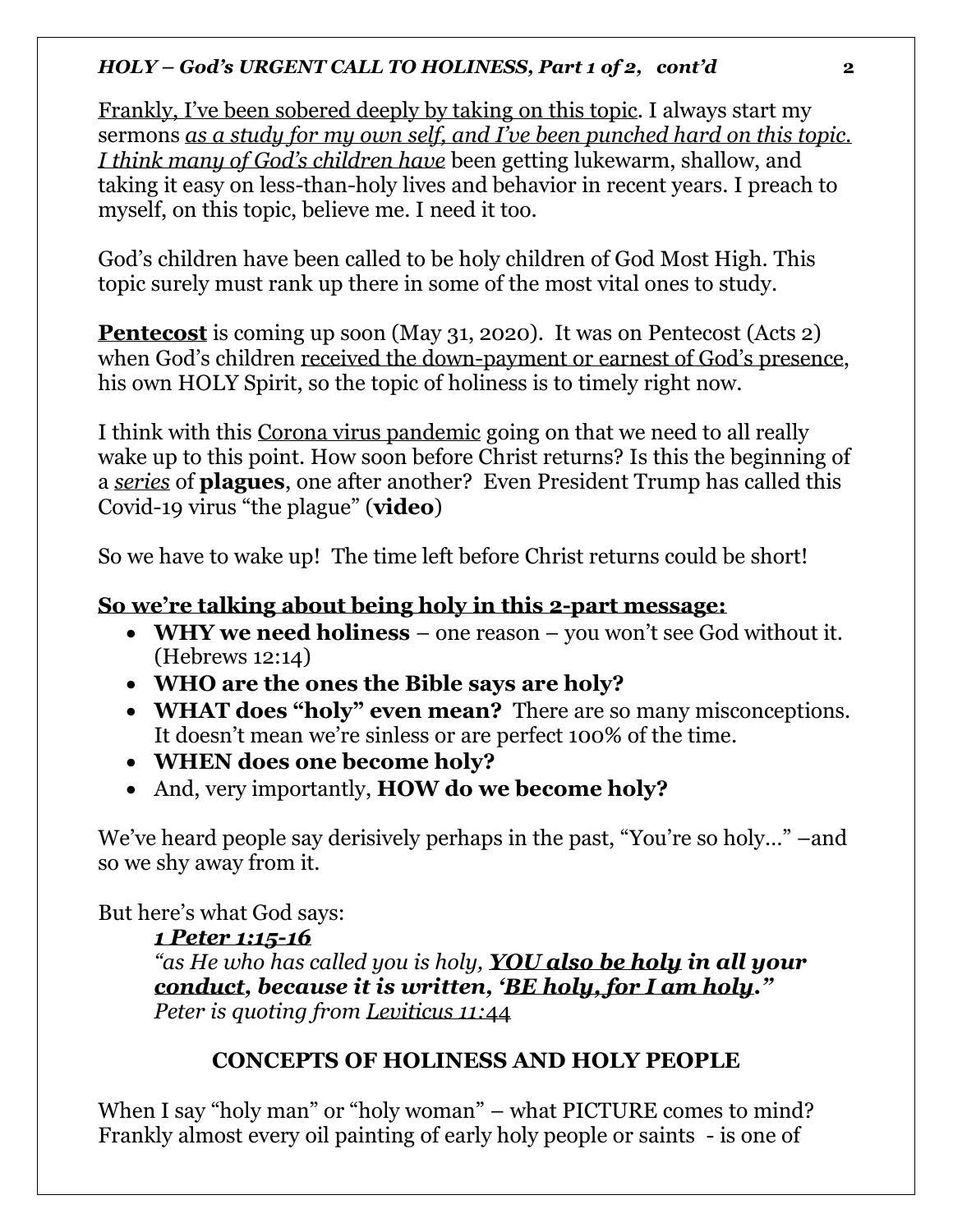people who look very serious, even DOUR. You don't see them smiling or laughing or having a good time, that's for sure.

*Do you see any depictions of HOLY people at a wedding FEAST? With A GLASS of wine or beer in their hands and having a good time? NO, you never do. They're often in white, or have a glowing halo over their head, and you don't ever see them cutting up, or laughing or having a good time!* 

Yes, I know all the scriptures about being sober and taking life seriously – as the ones to whom Paul and Peter and others wrote, were constantly in parties and revelries and temple prostitutes and all that as a matter of course.

*Don't forget Jesus was accused – falsely – of being a man who liked his wine and could enjoy a feast or a party! Our Savior liked to eat, liked to drink with his meal and had a good time! I hope you realize that.* 

# *Matthew 11:19*

**"The Son of Man came eating and drinking, and they say, 'Look, a glutton and a winebibber**, a friend of tax collectors and sinners!' But wisdom is justified by her children."

Bonus point: folks, the Bible is OK with having some wine or alcohol in moderation. It's against drunkenness. Just like having sex in marriage is great. Just don't have sex outside of marriage. So yes, I drink a beer or glass of wine about once or twice a week. That's OK! Saints can do that.

The very son of God, the holiest of the holy people ever to walk the earth  $-$  in his FIRST miracle multiplied the fine wine at the wedding feast at Cana (John 2). AFTER they had consumed all the wine already, he made more wine – dozens and dozens of gallons more! They were happy, I promise!

So there's a balance. We refrain from orgies and revelry, but saints CAN enjoy a good time even as we seriously consider the epic times in which we live!

So God and his Son and those who are of His family – are happy, content and yet holy people! In fact we're told in God's presence is… JOY.

# **Psalms 16:7**

"You will show me the path of life; **In Your presence is fullness of JOY; At Your right hand are pleasures forevermore**."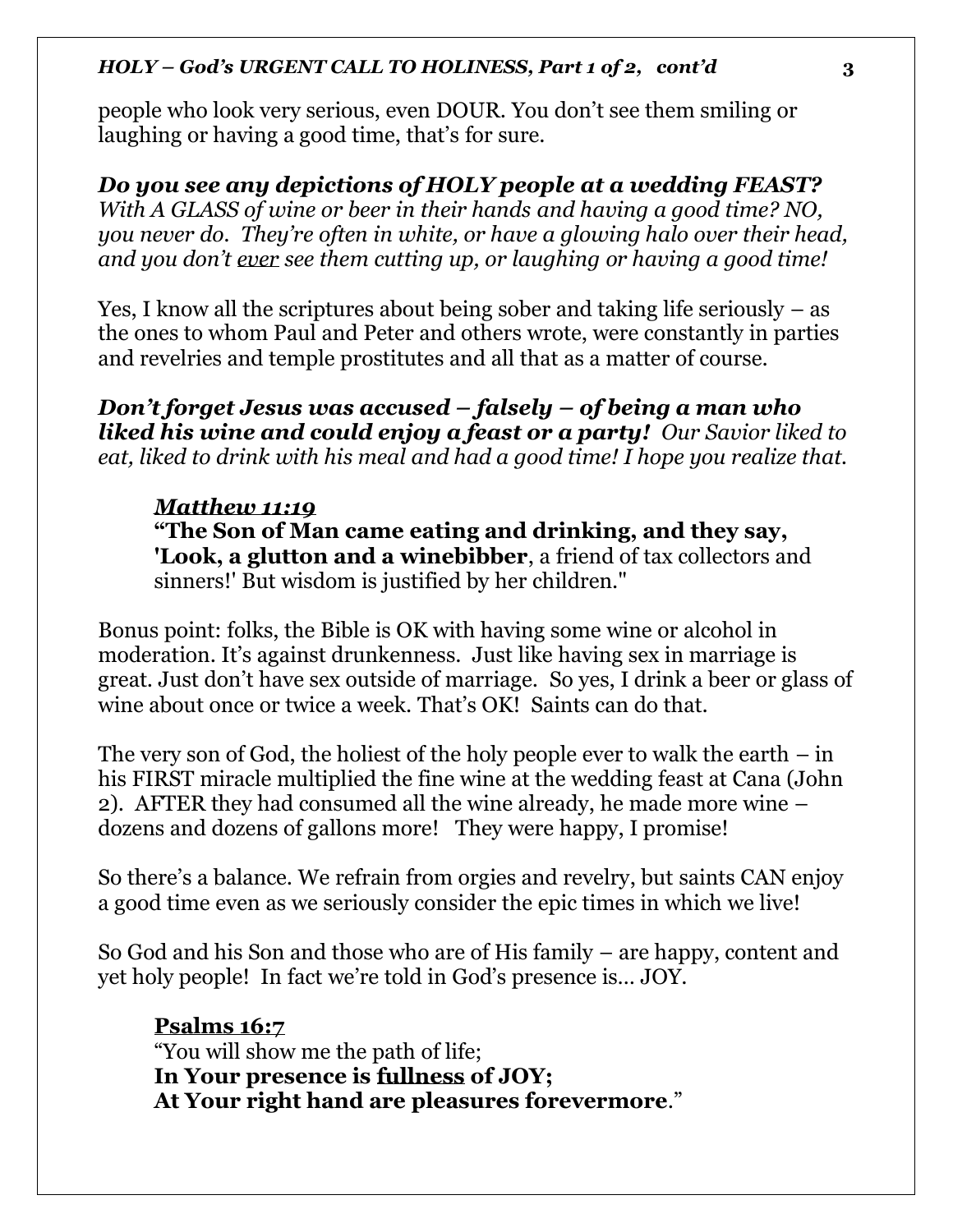Do you "see" and believe in God's HOLY presence is great JOY and "pleasures forevermore"? And he's the epitome of being holy.

So one reason you may not wish to be considered "holy" is that you have formed wrong impressions of that word! And I'm NOT talking about **the Holiness Movements** in the past 2 centuries. They made it all too complicated. It really isn't complicated.

Neither am I talking about the mental images we conjure up when we say "holy man". No I do not mean a fat bellied Buddha, I do not mean we should picture the Dalai Lama or even the pope – who is referred to as "holy Father" – when Yeshua clearly said "Don't be calling people your spiritual teachers or spiritual father" (like Catholics do their priests).

# **Matthew 23:8-12 (Our Messiah speaking)**

"But you, **do not be called 'Rabbi'**; for One is your Teacher, the Christ, and you are all brethren.

9 Do not call anyone on earth your **father**; for One is your Father, He who is in heaven.

10 And do not be called **teachers**; for One is your Teacher, the Christ. 11 But he who is greatest among you shall be your servant."

So no, I would never call a priest or the Pope "holy father" or anything like that. That title is reserved for our God. He goes on to say by the way that those who exalt themselves will be abased. So the highest-ranking spiritual leaders of the Roman church, just one notch below the Pope, are called what? Cardinals. That means "most important". No, no, no – we're all supposed to be equal brothers and sisters in Christ – the Messiah himself says in verse 8. I have never called my physical brother "Mr. Shields", nor allow people to call *me* Mr. Shields. I always urge them to use my first name, "as we're brothers".

So forget all the wrong mental images of what truly "holy" people must be like. "HOLY" people – like our Messiah – were fun to be around. OK sure, he had strong castigation at the fake religious leaders of his time on earth… but people found him friendly and someone who could also enjoy a good time.

*But herein is also the misunderstanding: BEING HOLY – does NOT mean FLAWLESS in our conduct and thinking. How can I say that? Because the Corinthian brethren were called "holy ones" (saints) but that group was full of problems. It frankly can't mean perfection in this life. For NOBODY – even with his spirit – is flawless on his/her own yet, even WITH God's spirit. It means something else, and we will get into it.*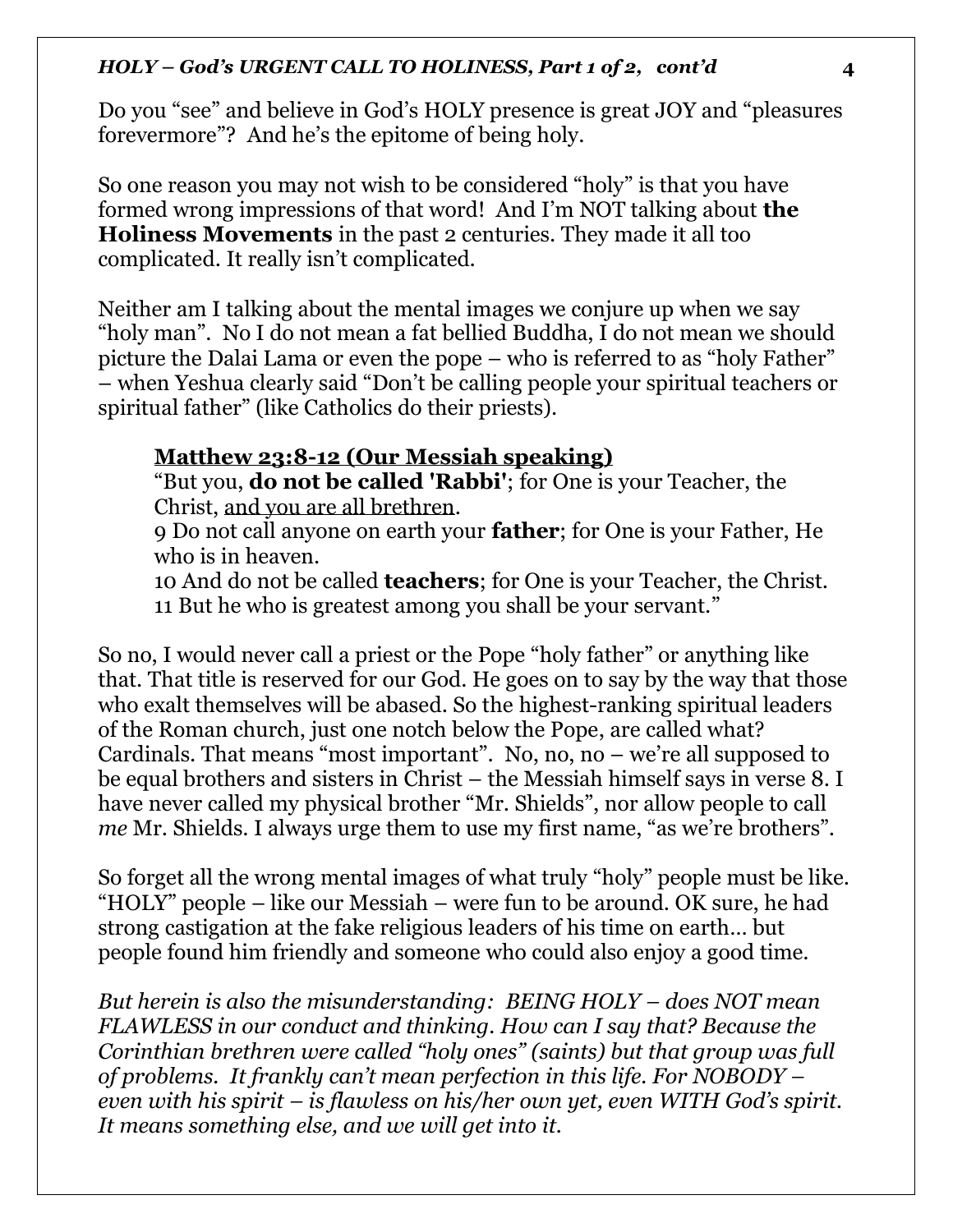So this will be a 2-part sermon – so we'll talk about:

- WHAT is the MEANING of "holiness"?
- WHO alone is ultimately holy?
- Who besides God are also called "holy"?
- How does a person, building or item or day become holy?
- What can we do to become holy or to maintain holiness
- How do we lose holiness?

Without holiness you and I won't see the Lord. But of course TRUE children of God – who are and will be holy – will see God.

## **1 John 3:2 NKJV**

"Beloved, now we are children of God; and it has not yet been revealed what we shall be, but we know that when He is revealed, **we shall be like Him, for we shall SEE Him as He is"**. [But NOT without holiness -Heb 12:14]

## **WHAT DOES 'HOLY' MEAN?**

Pause for a minute and tell me… how would you define "Holy"? What does holy or holiness mean?

**In the Old Testament, the Hebrew word for "holy" is "***qadosh***" or "***kadosh"***. We always lose some nuance when we translate, but the primary meaning from the Hebrew is "set-apart for holy use" – similar to "sanctify".**

In the New Testament, **the Greek word for holy is "HAGIOS"** – which also refers to "something or someone **devoted and set apart to be dedicated to God** and his holiness; to be God-like". It refers to holy people (*hagioi*) who are separated from sin and consecrated to God.

Does being "set apart to be devoted to God" describe you and me? If not, we need to deeply repent, refocus and get with it… for times are serious and time is short.

We are lights and godly lives sent INTO the world, but not part of it. - John 17:15-17.

**So some groups use the words "set-apart" instead of "holy" whenever you might**  read the word "holy" in your scriptures. The "set-apart spirit", a "set-apart nation", a "set-apart people" for Holy Spirit, Holy nation, holy people.

"**HOLY" in the Old Covenant is the Hebrew word "QADOSH" meaning "to sanctify, to SET APART for holy use". To be "separate" from profane use.**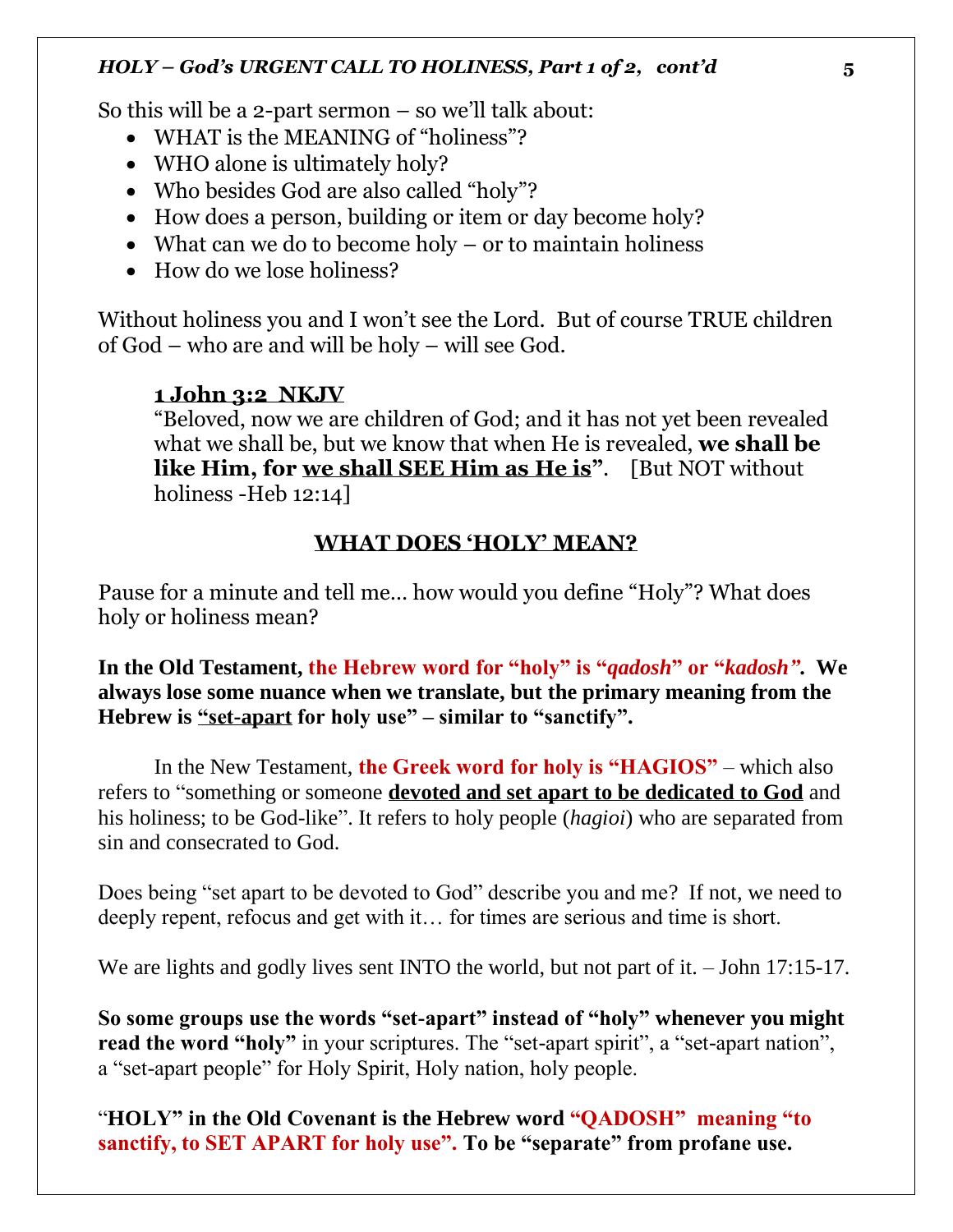## **Similar to New Covenant Greek "HAGIOS" – same meaning; devoted, set-apart; dedicated to God and his holy use.**

**So even the 7th day sabbath day** was a day consecrated and devoted by God when HE put his presence into it, setting it apart as HIS sabbath day for us – long before there were Jews or Israelites around. Genesis 2:1-3. The 7th day is holy because God put his holy presence into it, and HE set it apart (sanctified it).

## **Genesis 2:2-3**

"And on the seventh day God ended His work which He had done, and He rested on the seventh day from all His work which He had done. 3 *Then God blessed the seventh day and sanctified it*, because in it He rested from all His work which God had created and made."

**I'll post here in the notes what Vine's Expository says about holiness and "holy", though I won't take time to read it all.** 

VINE'S EXPOSITORY DICTIONARY OF OT Biblical WORDS says:

"**HOLY** -- In the Old Testament **qadosh** has a strongly religious connotation. In one sense the word **describes an object or place or day to be "holy" with the meaning of "devoted" or "dedicated" to a particular purpose:** "And the priest shall take holy water in an earthen vessel..." Numbers 5:17. Particularly the sabbath day is "devoted" as a day of rest: "If thou turn away thy foot from the sabbath, from doing thy **pleasure on my holy day**; and call the sabbath a delight, the holy of the Lord, honorable; and shalt honor him, not doing thine own ways, nor finding thine own pleasure, nor speaking thine own words: Then shalt thou delight thyself in the Lord..." **Isaiah 58:13-14**. The prescription is based on Genesis 2:3 where the Lord "sanctified," or "dedicated," the sabbath. God has dedicated Israel as His people. They are "holy" by their relationship to the "holy" God."

For the New Testament – Vines says: **HOLINESS** Adjective – holy.

**1. hagios fundamentally signifies "separated**" (among the Greeks, dedicated to the gods), and hence**, in Scripture in its moral and spiritual significance, separated from sin and therefore consecrated to God, sacred**.

(a) It is predicated of God (as the absolutely "Holy" One, in His purity, majesty and glory**): of the Father**, e. g., Luke 1:49; John 17:11; 1 Peter 1:15,16; Revelation 4:8; 6:10**; of the Son,** e. g., Luke 1:35; Acts 3:14; 4:27,30; 1 John 2:20**; of the Holy Spirit**, e. g., Matthew 1:18 and frequently in all the Gospels, Acts, Romans, 1 and 2 Corinthians, Ephesians, 1 Thes.; also in 2 Timothy 1:14; Titus 3:5; 1 Peter 1:12; 2 Peter 1:21; Jude 20.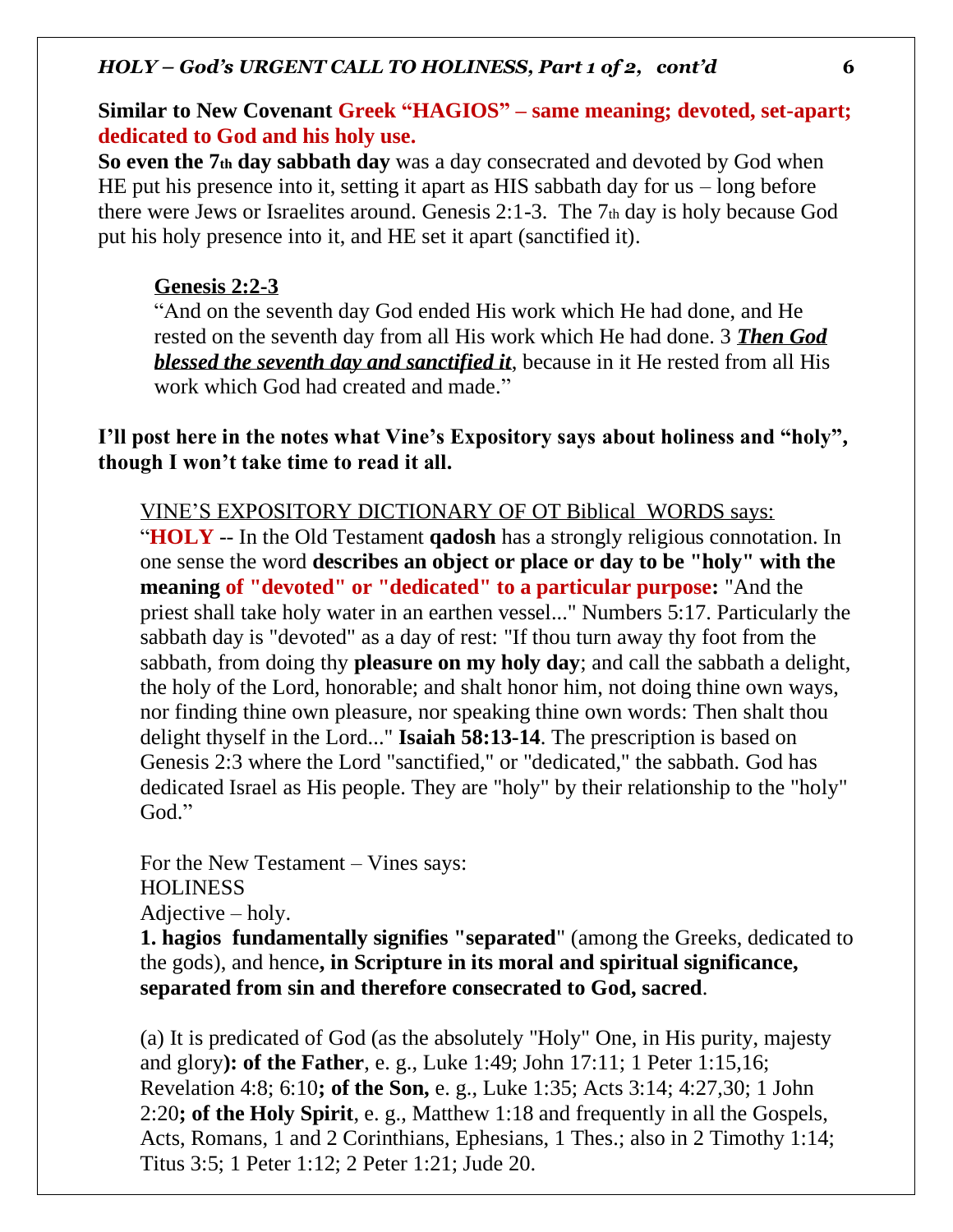**(b) It is used of men and things (see below) in so far as they are devoted to God.** Indeed the quality, as attributed to God, is often presented in a way which involves **divine demands upon the conduct of believers. These are called hagioi, "saints," i. e., "sanctified" or "holy" ones.**

(from Vine's Expository Dictionary of Biblical Words, Copyright © 1985)

It is when something or someone is set-apart for holy use – **like all the articles and items in the tabernacle and temple later** – those items became Holy, because they were set-apart to God's holy use and requested by God.

*WE also have God's indwelling presence*, like the sabbath DAY does, and are to be set-apart of his holy use. It should convict us terribly when we wake up to find ourselves doing or participating in unholy use.

# **2 Corinthians 6:16-18**

And what agreement has the temple of God with idols? **For** *YOU are the temple of the living God***.** As God has said: **"I will dwell in them** and walk among them. **I** will be their God, and they shall be **My** people."

17 Therefore **"Come out from among them and be separate**, says the Lord. **Do not touch what is unclean,** and I will receive you." 18 **'I will be a Father to you, and you shall be My sons and daughters**, Says the Lord Almighty."

In that passage did you notice it was the fact that GOD was initiating a relationship that makes us holy too? Just ponder that…

*Do see feel, see and experience that this true holiness is about GOD, and being separated to HIM, and being a part of HIM inside us, so we live a clean and consecrated life?* 

**If HOLY GOD were to sit beside you, walk beside you 24/7, all the time, what would you change in your life?** Remember He's not going to stay with you if and when you lead a way of life that is against his way! Two can't walk together unless they're in agreement (Amos 3:3). He obviously does not leave us the moment we stumble in sin. David asked God to please not take away his Spirit from him – probably months or years after had already killed Uriah. But if we persist in a life of sin, God won't stay. And you won't end up seeing him at all. More on all this in Part 2. So be aware God IS wanting to be in you and walk with you. He is seeing and hearing and participating in all we do…. To a point!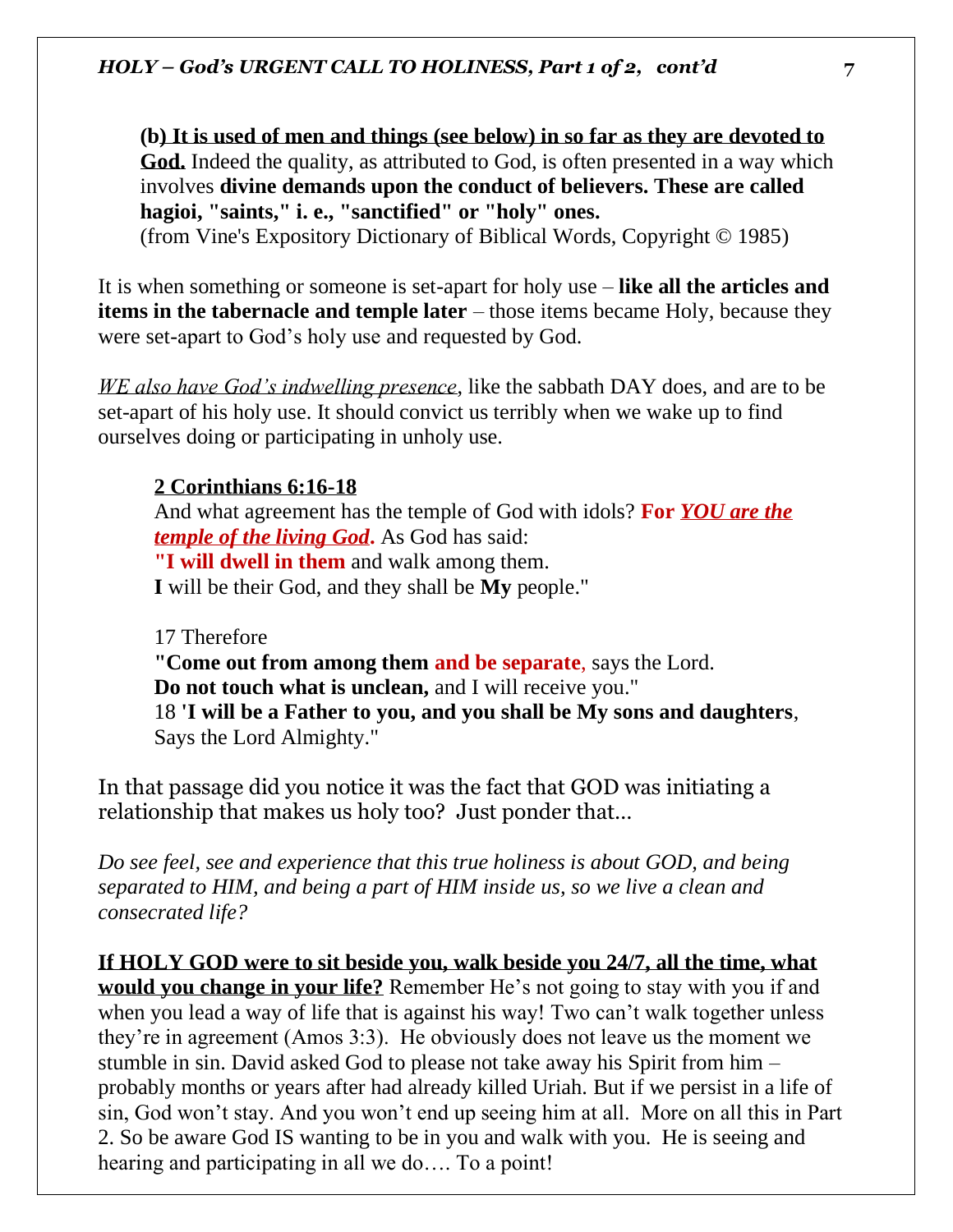### **WHO ALONE IS ULTIMATELY HOLY?**

#### **Ultimately, GOD alone is holy**

### *Revelation 15:2-4*

"And I saw something like a sea of glass mingled with fire, and those who have the victory over the beast, over his image and over his mark and over the number of his name, standing on the sea of glass, having harps of God. 3 They sing the song of Moses, the servant of God, and the song of the Lamb, saying:

"**Great and marvelous are Your works, Lord God Almighty!** Just and true are Your ways, O King of the saints! 4 Who shall not fear You, O Lord, and glorify Your name? *For YOU ALONE are HOLY.*

For all nations shall come and worship before You, For Your judgments have been manifested."

Ultimately, though we are all called "holy" if we have God's spirit – ultimately only God himself is HOLY and can impart holiness. This is critical in understanding this.

David extols the holiness of YHVH over and over – **Psalm 22:3; 99:5, 9; 111:9.**  At Yah's throne room **(Isaiah 6:3**) the seraphs cry to each other "**HOLY, holy, holy**  *is YHVH* of hosts; the whole earth is full of his glory."

#### **Isaiah 6:1-3**

"In the year that King Uzziah died, I saw **YHVH** (the LORD) sitting on a throne, high and lifted up, and the train of His robe filled the temple. 2 Above it stood **seraphim**; each one had six wings: with two he covered his face, with two he covered his feet, and with two he flew. 3 And one cried to another and said:

#### **"Holy, holy, holy is YHVH of hosts;**

The whole earth is full of His glory!"

Isaiah was so affected by the holiness he was viewing – that he lost it! Isaiah felt doomed, ruined, undone – as the next verse says. When we come into the presence of perfect holiness, we feel our own unworthiness in that situation.

This scene is repeated by four living creatures around the throne of God in **Revelation 4:8**, also with six wings -- also cry out "Holy, holy, holy, Lord God Almighty, who was, and is, and is to come."

### **Revelation 4:8**

"The four living creatures, each having **six wings**, were full of eyes around and within. And they do not rest day or night, saying: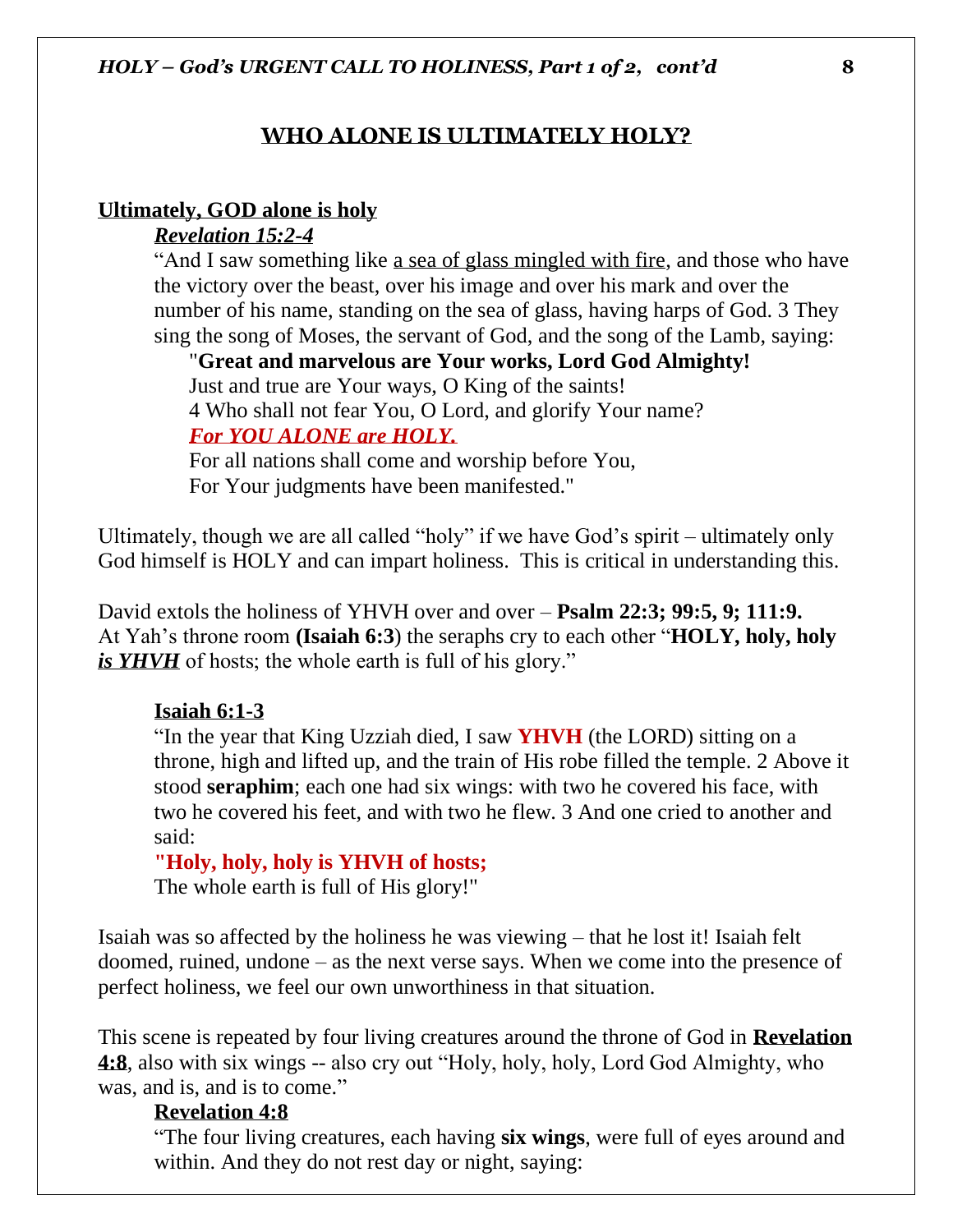#### **'Holy, holy, holy, Lord God Almighty,**

Who was and is and is to come!"

So WHO is holy? Almighty God. Jesus himself says in the sample prayer – "Hallowed  $-$  HOLY – set-apart – is your name."

### **Matthew 6:9**

"In this manner, therefore, pray:

'Our Father in heaven, **Hallowed be Your name.' Or, "May YOUR name be honored as holy" – Holman "May YOUR name be kept holy." - CJB** 

#### **HIS name is the HOLY name.**

**Psalm 111:9 – David says holy and reverend/awesome is HIS name.** 

**So all holiness ultimately rests in and comes from God the Father through Christ, the Word of God, his Anointed/Messiah. So we know GOD the Father is holy.** We know his Anointed – Yeshua – is also holy (Psalm 16:10). Peter and Paul both used this very verse to point to Messiah, who is called "Holy One". (See Acts 2:29-34; Acts 13:35-37).

#### **Psalms 16:10**

"For You will not leave my soul in Sheol, **Nor will You allow Your HOLY ONE to see corruption."**

Mary, the mother of Yeshua was told by the angel, "**the Holy One who is to be born from you will be the Son of God" (Luke 1:35**). **Daniel 9:24** prophesies the time of the Messiah would be a time "to anoint the Most Holy". So God the Father and the Word/Son of God are holy, MOST holy.

**But who else is called "holy" – and how did they become holy?** We'll cover that next and then next time we will more deeply define what "holy" is all about, and our responsibility to do all we can to remain holy once we're given that gift from God, as you'll see.

So, who ELSE is called "holy"?

### **WHO ELSE IS CALLED "holy"?**

### **1 Thessalonians 5:27 NKJV/KJV**

"I charge you by the Lord that this epistle be read to **all the HOLY brethren**."

Many newer translations like NIV, Living, ESV, ASB, CJB, Holman, etc. omit "holy" there, as they omit hundreds and hundreds of other words too, by the way.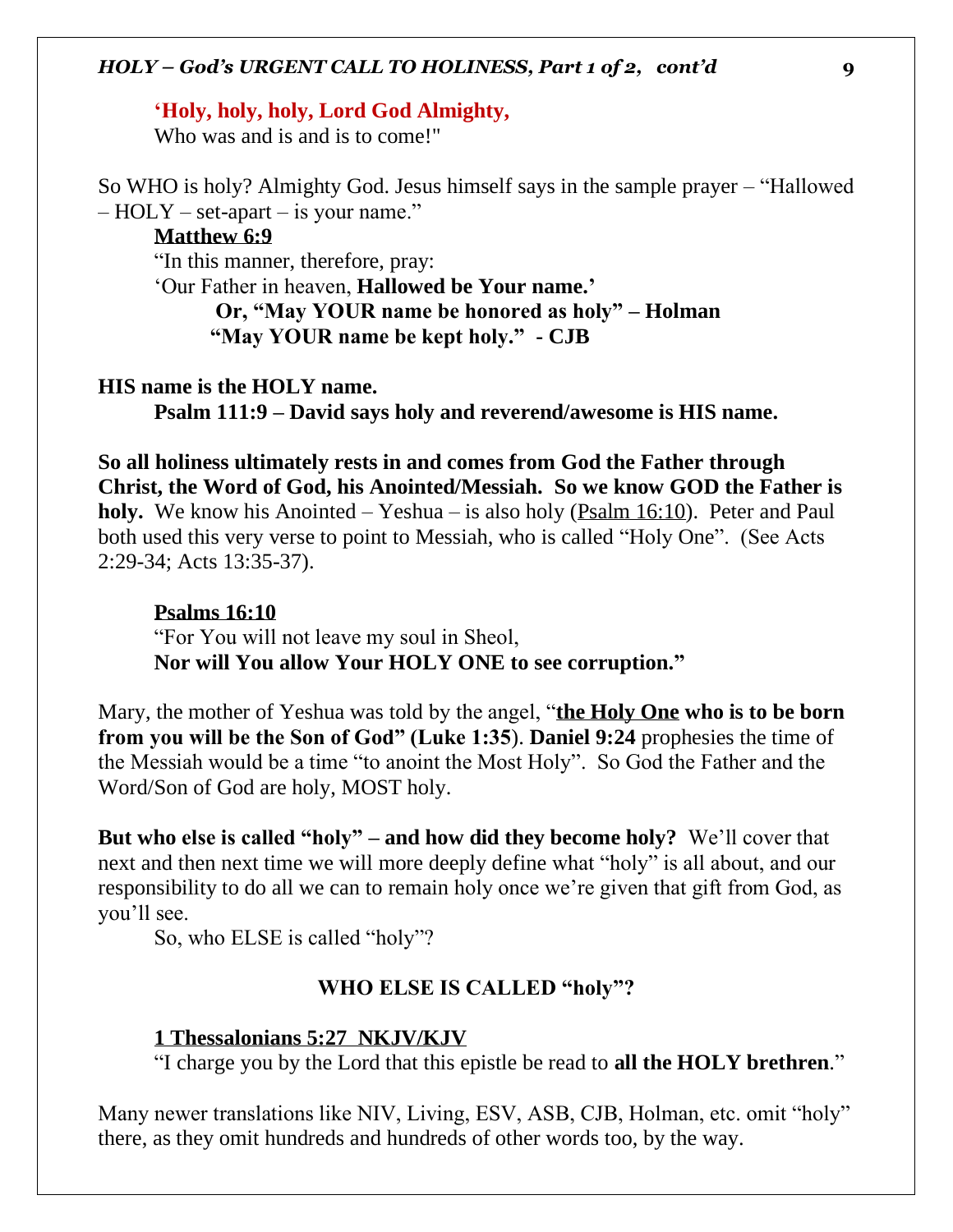But there is another verse anyway that says the brethren are holy:

**Hebrews 3:1**

**"Therefore, HOLY brethren, partakers of the heavenly calling**, consider the Apostle and High Priest of our confession, Christ Jesus…"

Peter says it so beautifully. Cherish and drink in of this high calling, brethren! **1 Peter 2:9 NKJV**

"But **you** are a chosen generation, a royal priesthood, **a HOLY NATION**, **His own special people**, that you may proclaim the praises of Him who called you out of darkness into His marvelous light…"

In verse 5 Paul calls us "a holy priesthood" – serving under our new High Priest of the order of Melchizedek – Yeshua the Messiah, the Son of God, our Lord and God. How we got to be "holy" is about to be explained… so hang in there.

## **1 Peter 2:5**

"YOU also, as living stones, are being built up a spiritual house**, A HOLY PRIESTHOOD,** to offer up spiritual sacrifices acceptable to God through Jesus Christ."

So even the less than perfect Corinthians and so many other brethren were called "saints" or holy ones – what the word "SAINTS" actually means in the New Testament. Forget the Roman Catholic man-made definition of "saints". GOD declares who is and isn't a saint – and the brethren were all called "saints" because they were called and consecrated by God to holy service.

## **1 Corinthians 1:2 (also Romans 1:7)**

"To the church of God which is at Corinth, to *those who are sanctified in Christ Jesus*, **called** *to be* **SAINTS (holy ones)**, with all who in every place call on the name of Jesus Christ our Lord, both theirs and ours;"

The words "*to be*" in italics are not in the original. Forget the Roman Catholic notion of sainthood. *When God the Father and the Son of God come reside in you and me, that makes us HOLY. You and I have been called to be "God's HOLY people" –* saints, sanctified, special set-apart people from the rest of the world.

*But clearly, being HOLY does not mean we are sinless, perfect and without fault right now all the time, 24/7 in this life. It means we are set-apart for holy use.* 

We'll see very clearly in Part 2 that we're being called to a very, very high calling; to be the holy nation of God spiritually, composed of people filled with the presence of God the Father and Jesus Christ personally inside us by their SPIRIT (John 14:23).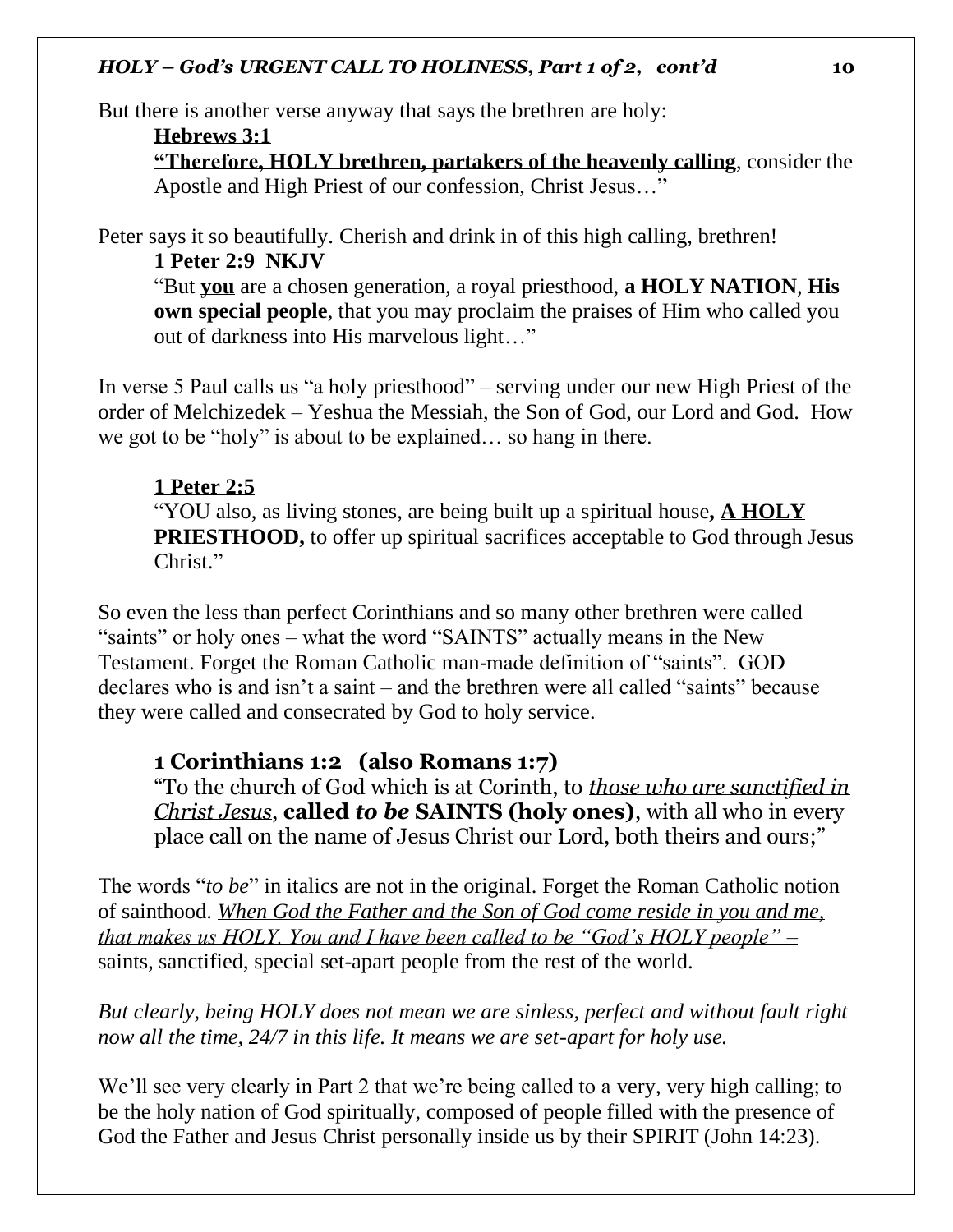# **John 14:23**

"Jesus answered and said to him, "If anyone loves Me, he will keep My word; a**nd My Father will love him, and We will come to him and make Our home with him**".

**Wherever God is – is HOLY!** GOD takes up residence in us and this makes our bodies and spirits holy temples of his own holy presence (1 Cor. 6:19). Oh that you and I would live with that awareness much more. Our spirit in man joins with God's presence, his spirit – and makes us *ONE SPIRIT with God*…a concept that needs to be developed later

# **1 Cor. 6:17 Holman**

"but he who is joined to the Lord is One Spirit with him."

Ephesians 2:22 says we are being built into a DWELLING PLACE for GOD!"

# **Ephesians 2:21-22**

"in whom [in Christ] the whole building, being fitted together, grows into a holy temple in the Lord, 22 in whom **YOU ALSO are being built together** for **a DWELLING PLACE FOR GOD** in the Spirit."

**But Satan hates this. So we're in a WAR** – but are we even aware of that war? Do we equate the temptations to sin as being the BAIT Satan is laying out to lure you and me to sin? Satan knows your weaknesses and he is going to set his bait and traps out for you on your and my very worst weaknesses – and we better all wake up to see the WAR going on and fight his temptations like crazy!

But the point is – yes, even people, *all of whom were formerly horrible sinners*, can be washed in the blood of the Lamb and have ALL our filth washed away and forgiven – and then we receive the gift of God's Presence – HIS very own Spirit, the HOLY Spirit. So regardless of what I've done in the past, and you've done in the past, regardless of what you've been in the past, you can be a holy child of the Highest.

My point: GOD IS HOLY. HIS children are holy by his indwelling presence. *Reminder: WHY is this important? "Without holiness you will not see God" (Heb 12:14).* 

**SO who else is called "HOLY" in scripture besides GOD? (P)**

- **Brethren filled with God's own holy spirit are also called Holy ones and "saints" and God's holy nation. 1 Cor: 1:2; Romans 1:7; 1 Peter 2:5, 9.**
- **God's LOYAL angels are called "holy angels". (Mark 8:38; Luke 9:26; Rev. 14:10)**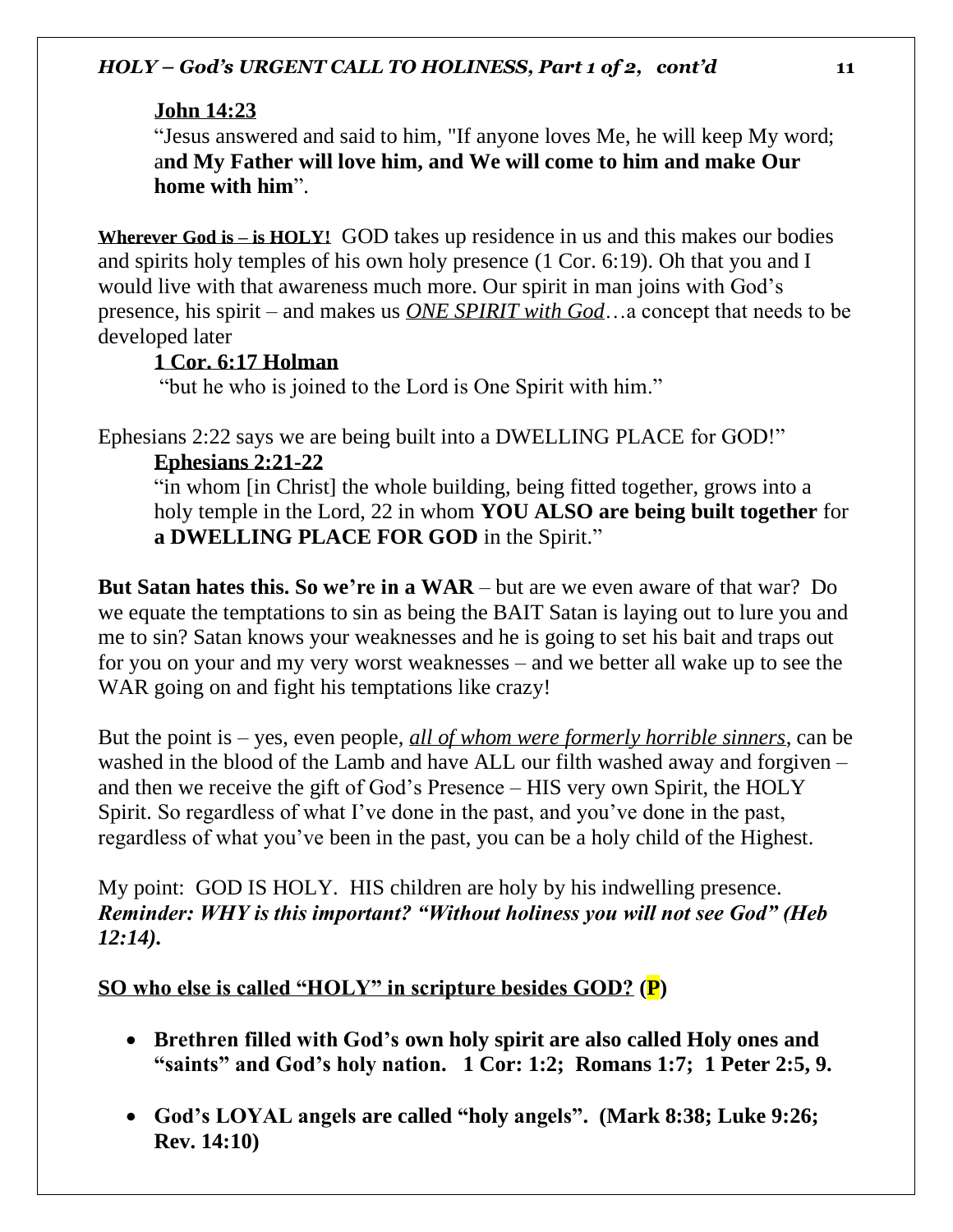• **Israel: YHVH Elohim, our eternal God, had set-apart Israel to be his holy nation on the earth. (Exodus 19:6)**

*So HOW do brethren and angels BECOME holy? And how did Israel get to be called a holy nation in Exodus 19:6?* 

*So we'll begin the section on HOW something or someone becomes holy and we'll cover much, much more yet in part 2.* 

### *HOW* **DID THEY GET TO BE HOLY?**

Since God alone is holy – I cannot make myself holy by myself. There is nothing holy in carnal man**. In fact, Paul clearly says this in romans 7.** 

"For in me, that is in my flesh, dwells nothing good…" (Romans 7:14-20)

### **Romans 7:14-17**

"For we know that **the law is spiritual, but I am carnal, sold under sin**. 15 For what I am doing, I do not understand. For what I will to do, that I do not practice; but **what I hate, that I do**. 16 If, then, I do what I will not to do, I agree with the law that it is good. 17 **But now, it is no longer I who do it, but sin that dwells in me**."

### **Romans 7:18-20**

"**For I know that in me (that is, in my FLESH) NOTHING good dwells;** for to will is present with me, but how to perform what is good I do not find. 19 **For the good that I will to do, I do not do; but the evil I will not to do, that I practice**. 20 Now if I do what I will not to do, it is no longer I who do it, but sin that dwells in me.

**But there** *was* **something good, something HOLY in Paul** – and in you and me. It's God himself, who comes into us by God's SPIRIT, a bit of HIMSELF makes this dirt, that we each are, HOLY.

### **John 14:23**

Jesus answered and said to him, "If anyone loves Me, he will keep My word; and My Father will love him, **and We will come to him and make Our home with him**."

We become the very temple of God's holy *shekinah* presence and glory and we must guard that holiness. I slip up and have slipped up – and have had to deeply repent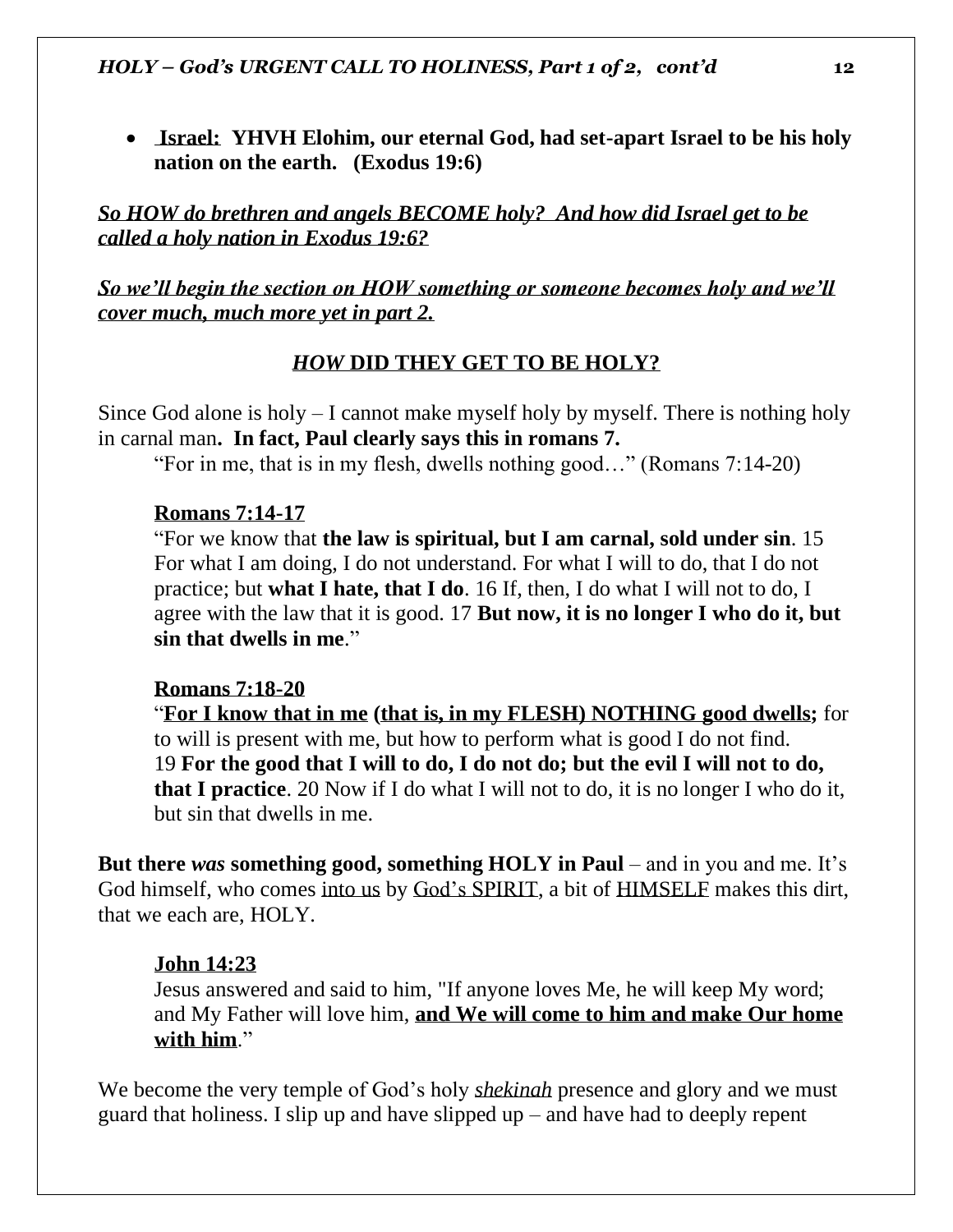when I do. And so do you! We'll talk much more about GROWING in holiness in the 2nd part of this sermon.

## **It is holy Yehovah's presence or consecration alone that makes someone or something HOLY**.

**Moses at the burning bush – first time Kadosh (holy) is used** – is that God's holy presence had made the DIRT holy ground! Dirt.

### **Exodus 3:1-3 (retold also in Acts 7:30-34)**

"Now Moses was tending the flock of Jethro his father-in-law, the priest of Midian. And he led the flock to the back of the desert, and came to Horeb, the mountain of God. 2 And **the Angel of YHVH** appeared to him in a flame of fire from the midst of a bush. So he looked, and behold, the bush was burning with fire, but the bush was not consumed. 3 Then Moses said, "I will now turn aside and see this great sight, why the bush does not burn."

(Notice by the way that it first says the One present was the Messenger/Angel of YHVH – who often is equated with the Word, the One who became Jesus Christ).

## **Exodus 3:4-6**

4 So when YHVH saw that he turned aside to look, GOD called to him from the midst of the bush and said, "Moses, Moses!" And he said, "Here I am." 5 Then He (God) said, "Do not draw near this place. Take your sandals off your feet, **for the place where you stand is HOLY GROUND."** 6 Moreover **He said, "I am the GOD (Elohim) of your father — the God of Abraham**, the God of Isaac, and the God of Jacob." And Moses hid his face, for he was afraid to look upon **God**."

If God can make dirt/ground holy by his presence, he can even make you and me holy.

So Paul teaches that in our carnal fleshly nature, there's nothing good but God himself comes inside those of us who are called and who turn from this world to HIS world, HIS kingdom. And once we have it, we must wage a war to keep Satan from having us cheapen or sully this holy presence of God himself!

## **2 Corinthians 7:1**

"Therefore, having these promises, beloved, *let us cleanse ourselves from ALL filthiness of the flesh and spirit, PERFECTING HOLINESS in the fear of God."*

**2 Peter 3:11**